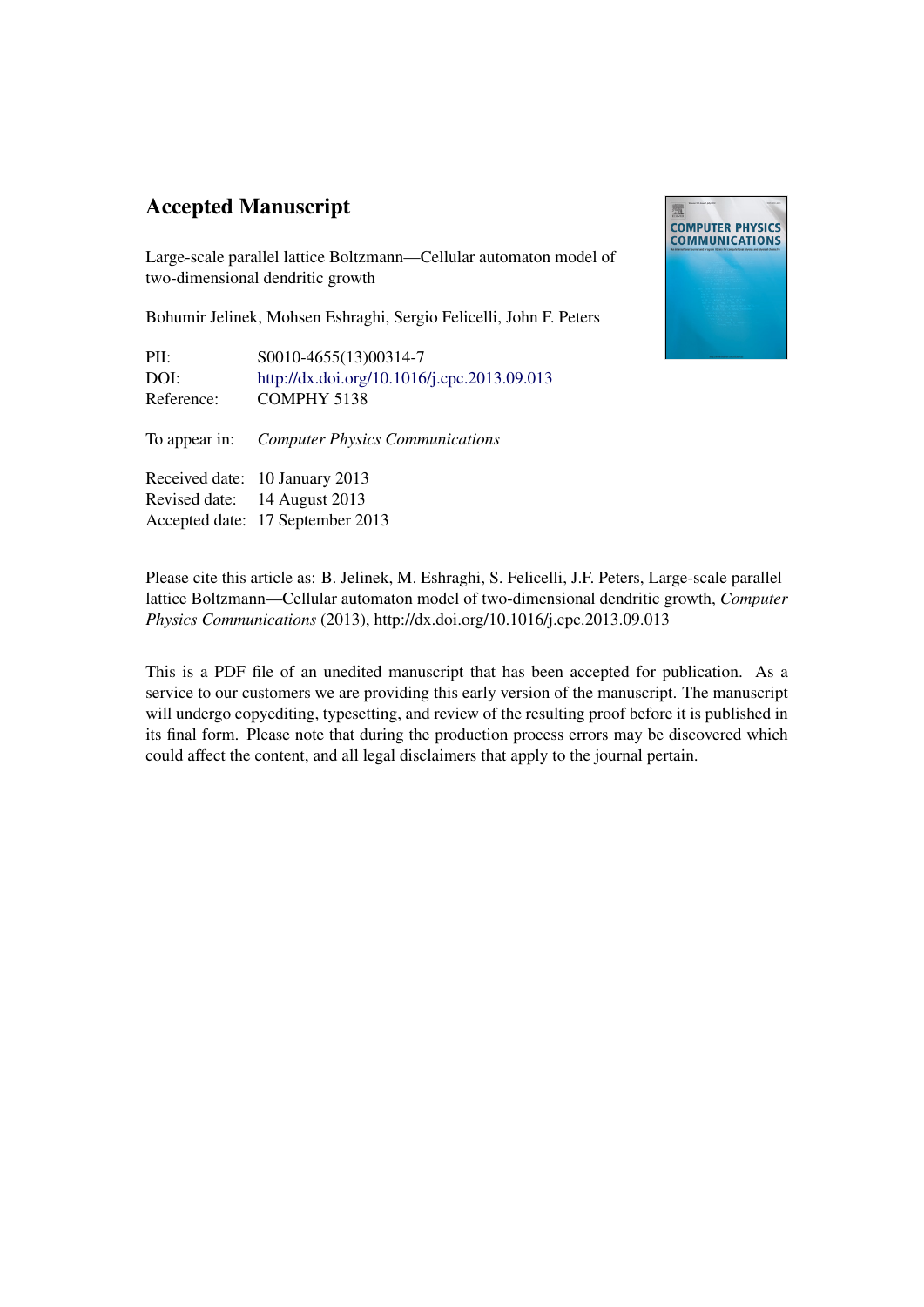| Large-scale parallel lattice Boltzmann - cellular automaton model |
|-------------------------------------------------------------------|
| of two-dimensional dendritic growth                               |

Bohumir Jelinek<sup>a</sup>, Mohsen Eshraghi<sup>a,b</sup>, Sergio Felicelli<sup>a,b</sup>, John F. Peters<sup>c</sup>

*<sup>a</sup>Center for Advanced Vehicular Systems, Mississippi State University, MS 39762, USA <sup>b</sup>Mechanical Engineering Dept., Mississippi State University, MS 39762, USA <sup>c</sup>U.S. Army ERDC, Vicksburg, MS 39180, USA*

### 14 Abstract

15 16 17 18 19  $20$ 21 22 23 24 25 26 27 An extremely scalable lattice Boltzmann (LB) - cellular automaton (CA) model for simulations of two-dimensional (2D) dendritic solidification under forced convection is presented. The model incorporates effects of phase change, solute diffusion, melt convection, and heat transport. The LB model represents the diffusion, convection, and heat transfer phenomena. The dendrite growth is driven by a difference between actual and equilibrium liquid composition at the solid-liquid interface. The CA technique is deployed to track the new interface cells. The computer program was parallelized using Message Passing Interface (MPI) technique. Parallel scaling of the algorithm was studied and major scalability bottlenecks were identified. Efficiency loss attributable to the high memory bandwidth requirement of the algorithm was observed when using multiple cores per processor. Parallel writing of the output variables of interest was implemented in the binary Hierarchical Data Format 5 (HDF5) to improve the output performance, and to simplify visualization. Calculations were carried out in single precision arithmetic without significant loss in accuracy, resulting in 50% reduction of memory and computational time requirements. The presented solidification model shows a very good scalability up to centimeter size domains, including more than ten million of dendrites.

1. Introduction

process.

The microstructure and accompanying mechanical properties of the engineering components based on metallic alloys are established primarily in the process of solidification. In this process, the crystalline matrix of the solid material is formed according to morphology and composition of the crystalline dendrites growing from their nucleation sites in an undercooled melt. Among other processes, solidification occurs during casting and welding, which are commonly deployed in modern manufacturing. Therefore, understanding of the phenomena of solidification is vital to improve the strength and durability of the products that encounter casting or welding in the manufacturing

The phenomenon of dendrite growth during solidification has been the subject of numerous studies. When a new simulation technique is developed, the first and necessary step is to validate it by examining the growth of a single dendrite, or a small set of dendrites in a microscale specimen. If the model compares well with physical experiments, it can be deployed for simulating larger domains. Since the new techniques are initially implemented in serial computer codes, the size of the simulation domain is often limited by the memory and computational speed of a single computer. Despite the current advances in the large scale parallel supercomputing, only a handful of studies of larger, close-to-physical size solidification domains have been performed. Parallel simulations of the 3D den-

28 *Keywords:*

29 30 solidification, dendrite growth, lattice Boltzmann, cellular automaton, parallel computing

### PROGRAM SUMMARY

33 *Manuscript Title:* Large-scale parallel lattice Boltzmann - cellular au-

- 34 tomaton model of two-dimensional dendritic growth
- 35 *Authors:* Bohumir Jelinek, Mohsen Eshraghi, Hebi Yin, Sergio Feli-
- 36 celli

31 32

- 37 *Program Title:* 2Ddend
- 38 *Journal Reference:*
- 39 *Catalogue identifier:*
- $40$ *Licensing provisions:* CPC non-profit use license
- 41 *Programming language:* Fortran 90
- $42$ *Computer:* Linux PC and clusters
- 43 *Operating system:* Linux
- 44 *RAM:* memory requirements depend on the grid size
- 45 *Number of processors used:* 1–50,000
- 46 *Keywords:* MPI, HDF5, lattice Boltzmann
- 47 *Classification:* 6.5 Software including Parallel Algorithms, 7.7 Other
- 48 Condensed Matter inc. Simulation of Liquids and Solids
- 49 *External routines*/*libraries:* MPI, HDF5
- 50 51 *Nature of problem:* Dendritic growth in undercooled Al-3wt%Cu alloy melt under forced convection.
- 52 *Solution method:* The lattice Boltzmann model solves the diffusion, convection, and heat transfer phenomena. The cellular automaton tech-
- 53 nique is deployed to track the solid/liquid interface.
- 54 *Restrictions:* Heat transfer is calculated uncoupled from the fluid flow.
- 55 Thermal diffusivity is constant.
- 56 57 *Unusual features:* Novel technique, utilizing periodic duplication of a
- 58 pre-grown "incubation" domain, is applied for the scale up test.
- 59 60 *Running time:* Running time varies from minutes to days depending on the domain size and a number of computational cores.

62 *Preprint submitted to Computer Physics Communications August 14, 2013*

## 61

63 64 65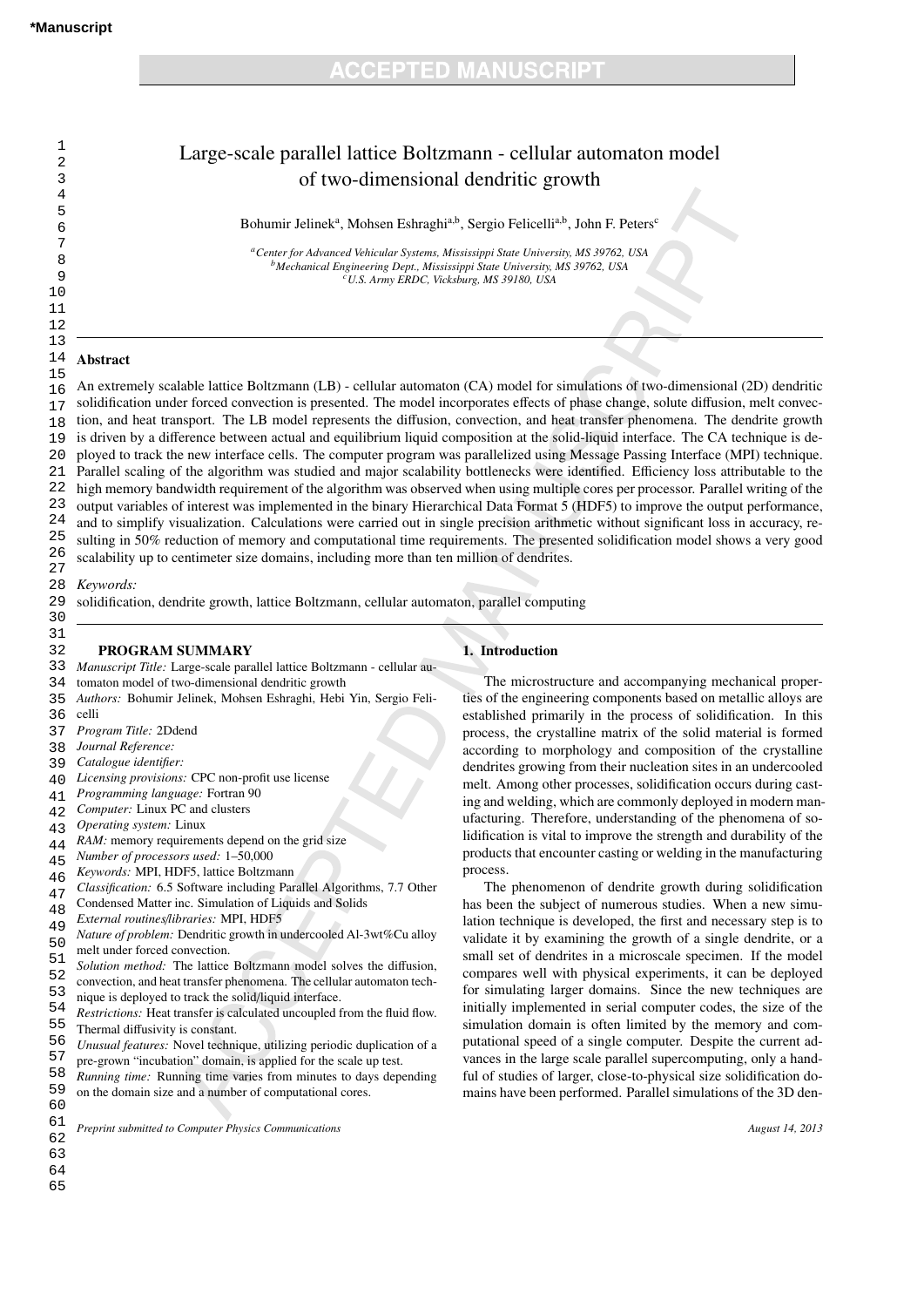# PTEN MANII

 1 2 3 4 5 6 7 8 9 drite growth [1] have been performed utilizing the phase field model [2]. Improved, multigrid phase field schemes presented by Guo et al. [3] allow parallel simulations of tens of complex shape 2D dendrites in a simulation domain of up to 25  $\mu$ m  $\times$  $25 \mu m$  size. Shimokawabe et al. [4] deployed a modern heterogeneous GPU/CPU architecture to perform the first peta-scale 3D solidification simulations in a domain size of up to 3.1 mm  $\times$  4.8 mm  $\times$  7.7 mm. However, none of these models included convection.

10 11 12 13 14 15 16 For the solidification models incorporating effects of convection, lattice Boltzmann method (LBM) is an attractive alternative to the conventional, finite difference and finite element based fluid dynamics solvers. Among LBM advantages are simple formulation and locality, with locality facilitating parallel implementation.

17 18 19  $20$ 21 22 23 24 25 26 27 In this work, the cellular automaton (CA) technique instead of a phase field model is deployed to track the solid-liquid interface, as suggested by Sun et al. [5]. Interface kinetic is driven by the local difference between actual and equilibrium liquid composition [6]. A serial version of the present LBM-CA model with a smaller number of dendrites was validated against theoretical and experimental results [7–11]. In the following, we demonstrate nearly ideal parallel scaling of the model up to millions of dendrites in centimeter size domains, including thermal, convection, and solute redistribution effects.

### 29 30 2. Continuum formulation for fluid flow, solute transport, and heat transfer

31 32 33 34 Melt flow is assumed to be incompressible, without external force and pressure gradient, governed by simplified Navier-Stokes equations (NSE)

$$
\rho \left[ \frac{\partial u}{\partial t} + u \cdot \nabla u \right] = \nabla \cdot (\mu \nabla u), \tag{1}
$$

38 39 where the  $\mu = v\rho$  is the dynamic viscosity of melt.

28

35 36 37

55

Time evolution of the solute concentration in the presence of fluid flow is given by the convection-diffusion equation

$$
\frac{\partial C_1}{\partial t} + \boldsymbol{u} \cdot \boldsymbol{\nabla} C_1 = \boldsymbol{\nabla} \cdot (D_1 \boldsymbol{\nabla} C_1),
$$
\n(2)

44 45 46 47 where  $C_1$  is the solute concentration in the liquid phase and  $D_1$ is the diffusion coefficient of solute in the liquid phase. Solute diffusion in the solid phase is neglected.

Heat transfer in the presence of fluid flow is also governed by a convection-diffusion type (2) equation

$$
\frac{\partial T}{\partial t} + \mathbf{u} \cdot \mathbf{\nabla} T = \mathbf{\nabla} \cdot (\alpha \mathbf{\nabla} T), \tag{3}
$$

53 54 where *T* is the temperature, *t* is time, and  $\alpha$  is the thermal diffusivity.

### 56 57 3. Lattice Boltzmann method

The lattice Boltzmann method (LBM) [12–15] is a simulation technique for solving fluid flow and transport equations.



Figure 1: D2Q9 lattice vectors.

LBM treats the fluid as a set of fictitious particles located on a *d*-dimensional lattice. Primary variables of LBM are particle distribution functions *f<sup>i</sup>* . Particle distribution functions represent portions of a local particle density moving in the directions of discrete velocities. For a lattice representation D*d*Q*z*, each point in the *d*-dimensional lattice link to neighboring points with  $z$  links that correspond to velocity directions. We chose D2Q9 lattice, utilizing nine velocity vectors  $e_0-e_8$  in two dimensions, as shown in Fig. 1. Distribution functions  $f_0 - f_8$  correspond to velocity vectors  $e_0-e_8$ . Using the collision model of Bhatnagar-Gross-Krook (BGK) [16] with a single relaxation time, the evolution of distribution functions is given by

$$
f_i(\mathbf{r} + \boldsymbol{e}_i \Delta t, t + \Delta t) = f_i(\mathbf{r}, t) + \frac{1}{\tau_u} \left( f_i^{\text{eq}}(\mathbf{r}, t) - f_i(\mathbf{r}, t) \right) \tag{4}
$$

where *r* and *t* are space and time position of the lattice site, ∆*t* is the time step, and  $\tau_u$  is the relaxation parameter for the fluid flow. Relaxation parameter  $\tau_u$  specifies how fast each particle distribution function  $f_i$  approaches its equilibrium  $f_i^{eq}$ . Kinematic viscosity  $\nu$  is related to the relaxation parameter  $\tau_u$ , lattice spacing ∆*x*, and simulation time step ∆*t* by

$$
\nu = \frac{\tau_{\rm u} - 0.5}{3} \frac{\Delta x^2}{\Delta t}.
$$
\n(5)

The macroscopic fluid density  $\rho$  and velocity  $\boldsymbol{u}$  are obtained as the moments of the distribution function

$$
\rho = \sum_{i=0}^{8} f_i, \quad \rho \mathbf{u} = \sum_{i=0}^{8} f_i \mathbf{e}_i.
$$
 (6)

Depending on the dimensionality *d* of the modeling space and a chosen set of the discrete velocities  $e_i$ , the corresponding equilibrium particle distribution function can be found [17]. For the D2Q9 lattice, the equilibrium distribution function  $f_i^{\text{eq}}$ , including the effects of convection  $u(r)$ , is

$$
f_i^{\text{eq}}(\mathbf{r}) = w_i \rho(\mathbf{r}) \left( 1 + 3 \frac{\boldsymbol{e}_i \cdot \boldsymbol{u}(\mathbf{r})}{c^2} + \frac{9}{2} \frac{(\boldsymbol{e}_i \cdot \boldsymbol{u}(\mathbf{r}))^2}{c^4} - \frac{3}{2} \frac{\boldsymbol{u}(\mathbf{r}) \cdot \boldsymbol{u}(\mathbf{r})}{c^2} \right), \tag{7}
$$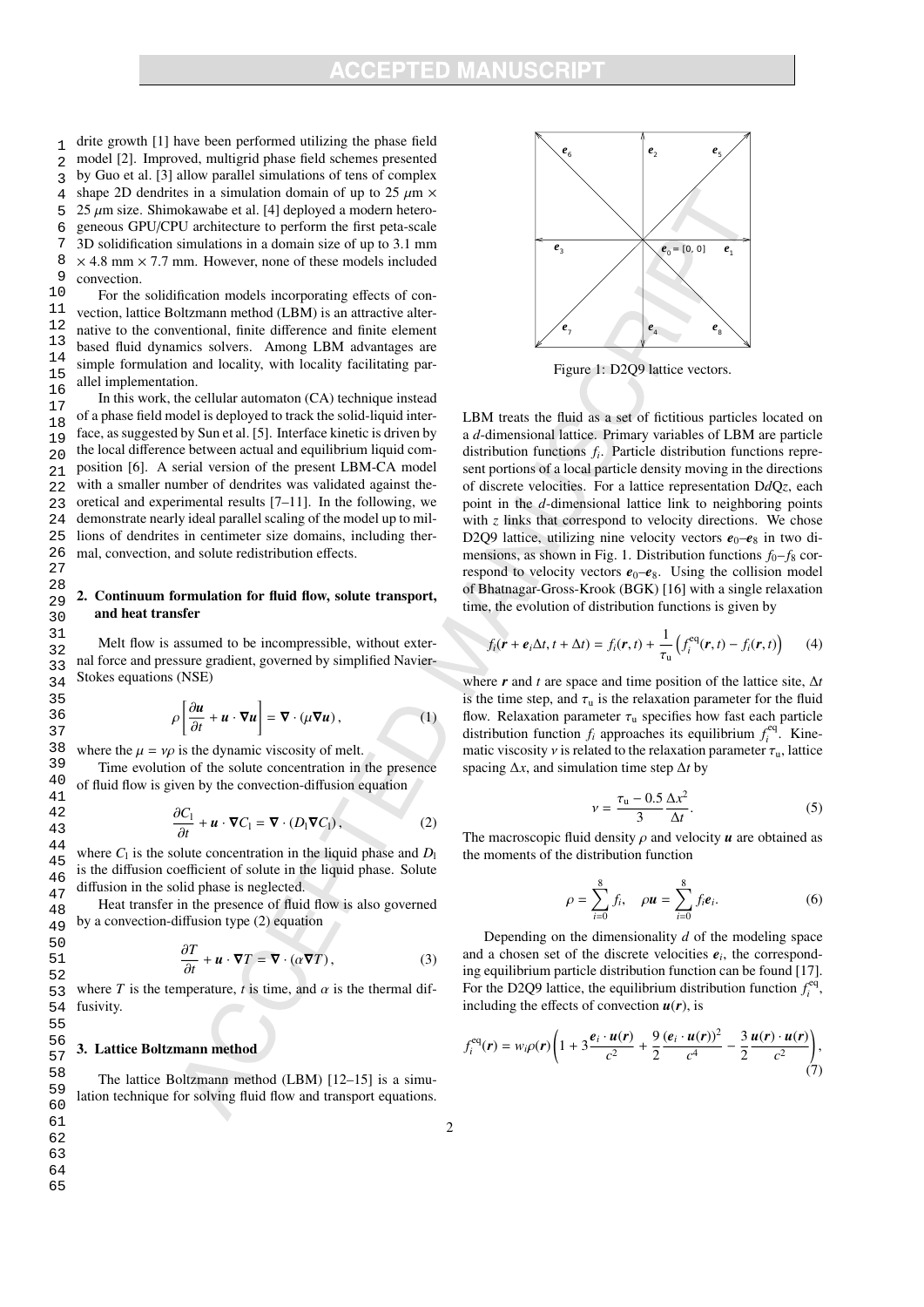with the lattice velocity  $c = \Delta x / \Delta t$  and the weights

$$
w_i = \begin{cases} 4/9 & i = 0\\ 1/9 & i = 1, 2, 3, 4\\ 1/36 & i = 5, 6, 7, 8. \end{cases}
$$
(8)

Weakly compressible approximation of NSE (1) can be recovered from the LBM equations (4–8) by Chapman-Enskog expansion [18]. Approximation is valid in the limit of low Mach number *M*, with a compressibility error in the order of  $\sim M^2$  [13].

Deng et al. [19] formulated a BGK collision based LBM model for the convection-diffusion equation (2). In analogy with equation (5), the diffusivity  $D_1$  of solute in the liquid phase is related to the relaxation parameter  $\tau_{\rm C}$  for the solute transport in the liquid phase, lattice spacing  $\Delta x$ , and simulation time step ∆*t* by

$$
D = \frac{\tau_{\rm C} - 0.5}{3} \frac{\Delta x^2}{\Delta t}.
$$
 (9)

Similarly, thermal diffusivity  $\alpha$  is related to the relaxation parameter for the heat transfer  $\tau$ <sub>T</sub> as follows

$$
=\frac{\tau_{\rm T}-0.5}{3}\frac{\Delta x^2}{\Delta t}.
$$
 (10)

Corresponding LBM equation for the solute transport is

 $\alpha$ 

$$
g_i(\mathbf{r}+\boldsymbol{e}_i\Delta t, t+\Delta t) = g_i(\mathbf{r},t) + \frac{1}{\tau_{\rm C}}\left(g_i^{\rm eq}(\mathbf{r},t) - g_i(\mathbf{r},t)\right), \quad (11)
$$

and for the heat transfer

$$
h_i(\mathbf{r} + \boldsymbol{e}_i \Delta t, t + \Delta t) = h_i(\mathbf{r}, t) + \frac{1}{\tau_{\rm T}} \left( h_i^{\rm eq}(\mathbf{r}, t) - h_i(\mathbf{r}, t) \right) \tag{12}
$$

Macroscopic properties can be obtained from

$$
C_1 = \sum_{i=0}^{8} g_i, \quad T = \sum_{i=0}^{8} h_i.
$$
 (13)

while the equilibrium distribution functions are

$$
\frac{3}{4} \t g_i^{eq}(r) = w_i C_1(r) \left( 1 + 3 \frac{e_i \cdot u(r)}{c^2} + \frac{9}{2} \frac{(e_i \cdot u(r))^2}{c^4} - \frac{3}{2} \frac{u(r) \cdot u(r)}{c^2} \right) (14)
$$
\n
$$
\frac{5}{4} h_i^{eq}(r) = w_i T(r). \tag{15}
$$

In equation (15), the effect of fluid flow on the temperature is not considered.

## 4. Solidification

In the present model, the dendrite growth is controlled by the difference between local equilibrium solute concentration and local actual solute concentration in the liquid phase. If the actual solute concentration  $C_1$  in an interface cell is lower than the local equilibrium concentration  $C_1^{\text{eq}}$ , then the fraction of solid in the interface cell is increased by

$$
\Delta f_{\rm s} = (C_1^{\rm eq} - C_1)/(C_1^{\rm eq}(1-k)),\tag{16}
$$

to satisfy the equilibrium condition at the interface [6]. The partition coefficient  $k$  of the solute is obtained from the phase diagram, and the actual local concentration of the solute in the liquid phase  $C_1$  is computed by LBM. The interface equilibrium concentration  $C_1^{\text{eq}}$  is calculated as [6]

$$
C_1^{\text{eq}} = C_0 + \frac{T^* - T_{C_0}^{\text{eq}}}{m_l} + \Gamma K \frac{1 - \delta \cos\left(4\left(\phi - \theta_0\right)\right)}{m_l} \tag{17}
$$

where  $T^*$  is the local interface temperature computed by LBM,  $T_{\text{C}_0}^{\text{eq}}$  is the equilibrium liquidus temperature at the initial solute concentration  $C_0$ ,  $m_l$  is the slope of the liquidus line in the phase diagram,  $\Gamma$  is the Gibbs-Thomson coefficient,  $\delta$  is the anisotropy coefficient,  $\phi$  is the growth angle, and  $\theta_0$  is the preferred growth angle, both measured from the x-axis. *K* is the interface curvature and can be calculated as [20]

$$
K = \left[ \left( \frac{\partial f_s}{\partial x} \right)^2 \left( \frac{\partial f_s}{\partial y} \right)^2 \right]^{-3/2}
$$
  
 
$$
\times \left[ 2 \frac{\partial f_s}{\partial x} \frac{\partial f_s}{\partial y} \frac{\partial^2 f_s}{\partial x \partial y} - \left( \frac{\partial f_s}{\partial x} \right)^2 \frac{\partial^2 f_s}{\partial y} - \left( \frac{\partial f_s}{\partial y} \right)^2 \frac{\partial^2 f_s}{\partial x} \right].
$$
 (18)

The cellular automaton (CA) algorithm is used to identify new interface cells. The CA mesh is identical to the LB mesh. Three types of the cells are considered in the CA model: solid, liquid, and interface. Every cell is characterized by the temperature, solute concentration, crystallographic orientation, and fraction of solid. The state of each cell at each time step is determined from the state of itself and its neighbors at previous time step. The interface cells are identified according to Moore neighborhood rule—when a cell is completely solidified, the nearest surrounding liquid cells located in both axial and diagonal directions are marked as interface cells. The fraction of solid in the interface cells is increased by ∆*f*<sup>s</sup> at every time step until the cell solidifies. Then the cell is marked as solid.

During solidification, the solute partition occurs between solid and liquid and the solute is rejected to the liquid at the interface. The amount of solute rejected to the interface is determined using the following equation

$$
\Delta C_1 = C_1 (1 - k) \Delta f_s \tag{19}
$$

Rejected solute is distributed evenly into the surrounding interface and liquid cells.

### 5. Test case

3

As a demonstration, Fig. 2 shows flow of the Al-3wt%Cu melt between solidifying dendrites in a changing temperature field. The simulation domain of 144  $\mu$ m × 144  $\mu$ m size is meshed on a regular  $480 \times 480$  lattice with 0.3  $\mu$ m spacing. At the beginning of the simulation, one hundred random dendrite nucleation sites with arbitrary crystallographic orientations are placed in a domain of undercooled molten alloy. Initially constant temperature of the melt was  $T = 921.27$  K, equivalent to 4.53 K undercooling. Solidifying region is cooled at the front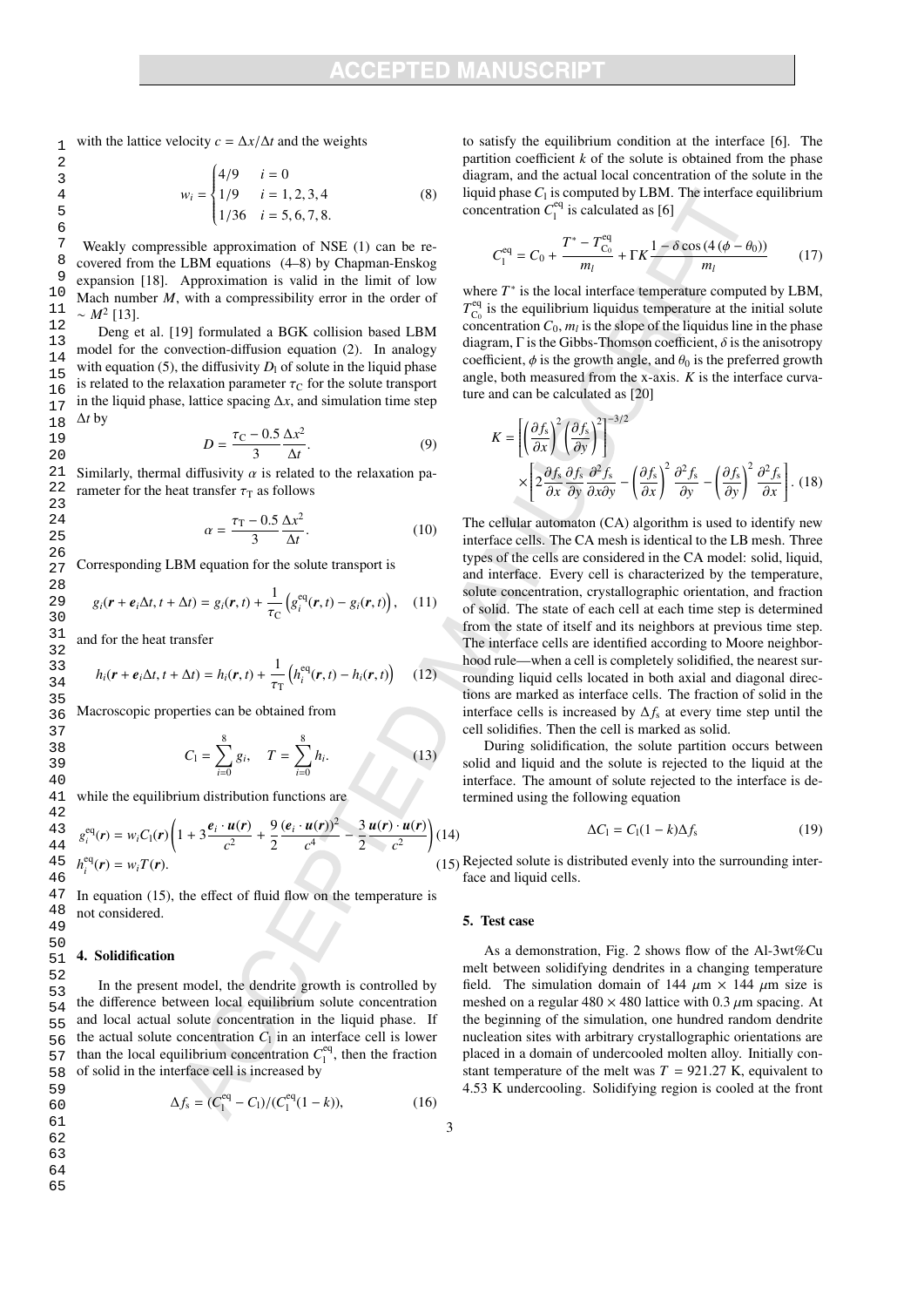

Figure 2: Flow of Al-3wt%Cu alloy melt between solidifying dendrites in variable temperature field. Solidifying region is cooled at the front and back boundaries, while heat is supplied from the left (inlet) and right (outlet) boundaries. Arrows represent velocity vectors of melt. Colors represent solute concentration. Both contour lines and height of the sheet represent temperature.

Table 1: Physical properties of Al-3wt%Cu alloy considered in the simulations.

| Density                      | Diffusion coeff. | Dynamic viscosity           | Liquidus slope                                       | Partition coeff. | Gibbs-Thomson coeff. | Degree of anisotropy |
|------------------------------|------------------|-----------------------------|------------------------------------------------------|------------------|----------------------|----------------------|
| $\rho$ (kg m <sup>-</sup> 3) | $D (m^2 s^{-1})$ | $\mu$ (N s m <sup>-2)</sup> | <i>m</i> <sub>1</sub> ( <b>K</b> wt% <sup>-1</sup> ) |                  | $\Gamma(mK)$         |                      |
| 2475                         | $3\times10^{-9}$ | 0.0024                      | $-2.6$                                               | 0.17             | $0.24\times10^{-6}$  | 0.6                  |
|                              |                  |                             |                                                      |                  |                      |                      |

30 31 32 33 34 35 36 37 38 39 40 41 42 43 44 45 46 47 48 49 50 51 and back boundaries, while heat is supplied from the left (inlet) and right (outlet) boundaries at the rate of 100 K/m. Fig. 2 demonstrates that the dendrites grow faster in the regions with lower temperature and slower in the regions with higher temperature, as expected. The drag and buoyancy effects are ignored the dendrites are stationary and do not move with the flow. The nonslip boundary condition at the solid/liquid interface is applied using the bounce-back rule for both fluid flow and solute diffusion calculations. Simplicity of the bounce back boundary conditions is an attractive feature of the LBM. At the bounce back boundary, the distribution functions incoming to the solid are simply reflected back to the fluid. This method allows efficient modeling of the interaction of fluid with complex-shaped dendrite boundaries. Total simulated time was 2.32 ms, involving 150,000 collision-update steps. The physical properties for the Al-Cu alloy considered in the simulations are listed in Table 1. The relaxation parameter  $\tau_u = 1$  was chosen for the fluid flow. With a lattice spacing of  $\Delta x = 0.3 \mu$ m, this leads to the time step of  $\Delta t = 15.47$  ns. For the solute transport and temperature, the relaxation parameters were set according to their respective diffusivities to follow the same time step.

### 6. Serial optimization

Reducing accuracy of data representation together with corresponding reduction of computational cost present a simple option of saving computational time and storage resources [21]. Along with the default, double precision variables, we implemented an optional single precision data representation. This resulted in 50% reduction in memory and processing time requirements. Undesirable consequence of reducing accuracy was that the results in single precision representation differed significantly from double precision results. We found that the number of valid digits in single precision was not large enough to represent small changes in the temperature. To achieve better accuracy, we changed the temperature *T* representation to a sum of  $T_0$  and  $\Delta T = T - T_0$ , where  $T_0$  is the initial temperature and  $\Delta T$  is local undercooling. With this modification, a visual difference between results in single and double precision calculations was negligible.

Ordering of the loops over two dimensions of arrays has a profound impact on the computational time. In Fortran, matrices are stored in memory in a column-wise order, so the first index of an array is changing fastest. To optimize the cache use, the data locality needs to be exploited, thus the inner-most computational loop must be over the fastest changing array index. This can lead to reduction in computational time in the order-of-magnitudes. We chose to implement "propagation optimized" [22] storage of the distribution functions, where the first two array indices represent *x* and *y* lattice coordinates and the last index of the array represents the nine components of the distribution function. Further serial optimization, not considered in this work, could be achieved by combining collision and streaming steps, loop blocking [22, 23], or by elaborate improvements of propagation step [24].

The performance analysis of the code was done using HPC-T [25]. It revealed that some of the comparably computationally intensive loops introduced more computational cost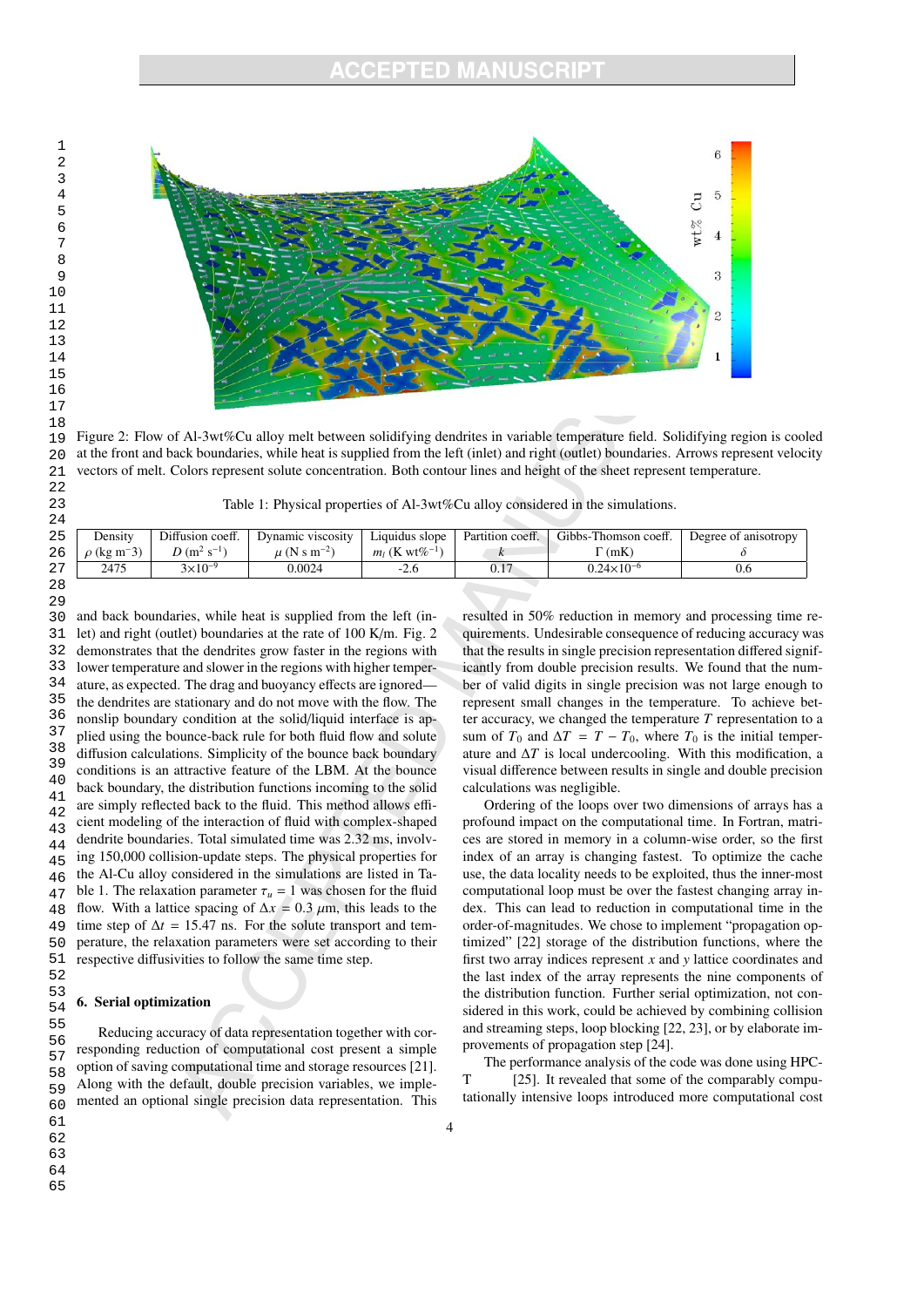1 2 3 4 5 6 7 8 than others because not all the constants utilized in them were reduced to single precision. Consolidation of the constants into a single precision improved serial performance. Also, it was found that array section assignments in the form  $a[1:len-1]$ a[2:len] required temporary storage with an additional performance penalty. Significant reduction in computational time was achieved by replacing these assignments with explicit do loops.

### 10 11 7. Parallelization

**9** 

35

12 13 14 15 16 17 18 19  $20$ 21 22 23 24 25 26 27 28 29 30 31 32 33 34 A spatial domain decomposition was applied for parallelization. In this well-known, straightforward and efficient approach, the entire simulation domain is split into equally sized subdomains, with the number of subdomains equal to the number of execution cores. Each execution core allocates the data and performs computation in its own subdomain. Given the convenient locality of the LBM-CA model, only the values on the subdomain boundaries need to be exchanged between subdomains. MPI\_Sendrecv calls were utilized almost exclusively for MPI communication. MPI\_Sendrecv calls are straightforward to apply for the required streaming operation. They are optimized by MPI implementation and are more efficient than individual MPI\_Send and MPI\_Receive pairs, as they generate non-overlapping synchronous communication. Error-prone non-blocking communication routines are not expected to provide significant advantage, as most of the computation in the present algorithm can start only after communication is completed. As it was uncertain whether the gain from OpenMP parallelization within shared-memory nodes would bring a significant advantage over MPI parallelization, the hybrid MPI/OpenMP approach was not implemented.

### 36 *7.1. Collision and streaming*

37 38 39 40 41 42 43 44 LBM equations (4, 11, 12) can be split into two steps: collision and streaming. Collision, the operation on the right-handside, calculates new value of the distribution function. The collision step is completely local—it does not require values from the surrounding cells. Each execution core has the data it needs available, and no data exchange with neighboring subdomains is required.

45 46 47 48 49 50 51 52 53 54 55 56 57 58 59 60 The second step, assignment operation in equations (4, 11, 12), is referred to as streaming. Streaming step involves propagation of each distribution function to the neighboring cell. Except for the stationary  $f_0$ , each distribution function  $f_i$  is propagated in the direction of the corresponding lattice velocity *e<sup>i</sup>*  $(i = 1...8)$ . For the neighboring cells belonging to the computational subdomain of another execution core, the distribution functions are transferred to the neighboring subdomains using MPI communication routines. During the streaming step, permanent storage is allocated only for values from the local subdomain. When the streaming step is due, temporary buffers are allocated to store the data to be sent to (or received from) other execution cores. As an example, the streaming operations involving the distribution function *f*<sup>8</sup> on the execution core 5 are shown in Fig. A.6 in the Appendix.

### *7.2. Ghost sites*

When calculation in a particular lattice cell needs values from the neighboring cells, the neighboring cells may belong to the computational subdomains of other execution cores. Therefore, the values needed may not be readily available to the current execution. To provide access to the data from other executions, an extra layer of lattice sites is introduced at the boundary with each neighboring subdomain. Values from these extra boundary layers, referred to as ghost layers, are populated from the neighboring subdomains. Population of the ghost sites is a common operation in parallel stencil codes. Fig. A.7 shows MPI communication involved when the ghost sites are populated for the execution core 5.

In the process of solidification, solute is redistributed from the solidifying cells to the neighboring cells. In this case, the ghost layers are used to store the amount of solute to be distributed to the neighboring subdomains. Only difference between this case and the simple population of ghost layers shown in Fig. A.7 is that the direction of data propagation is opposite.

### *7.3. Parallel input*/*output*

As the size of the simulation domain increased, the storage, processing, and visualization of results required more resources. We implemented parallel writing of simulation variables in a binary HDF5 [26] format. Publicly available HDF5 library eliminated the need to implement low level MPI i/o routines. Data stored in the standard HDF5 format are straightforward to visualize using common visualization tools.

In the binary format, the data is stored without a loss in accuracy. Taking advantage of that, we also implemented capability of writing and reading restart files in HDF5 format. The restart files allow exact restart of the simulation from any time step, and also simplify debugging and data inspection.

### 8. Parallel performance

### *8.1. Computing systems*

Kraken, located at Oak Ridge National Laboratory, is a Cray XT5 system managed by National Institute for Computational Sciences (NICS) at the University of Tennessee. It has 9,408 computer nodes, each with 16 GB of memory and two sixcore AMD Opteron "Istanbul" processors (2.6 GHz), connected by Cray SeaStar2+ router. We found that the Cray compiler generated the fastest code on Kraken. Compilation was done under Cray programming environment version 3.1.72 with a Fortran compiler version 5.11, utilizing parallel HDF5 [26] library version 1.8.6, and XT-MPICH2 version 5.3.5. The compiler optimization flags "-O vector3 -O scalar3" were applied, with a MPICH FAST MEMCPY option set to enable optimized memcpy routine. Vectorization reports are provided with the code.

Talon, located at Mississippi State University, is a 3072 core cluster with 256 IBM iDataPlex nodes. Each node has two sixcore Intel X5660 "Westmere" processors (2.8 GHz), 24 GB of RAM, and Voltaire quad data-rate InfiniBand (40 Gbit/s) interconnect. On Talon, Intel Fortran compiler version 11.1 was

5

- 63
- 64
- 65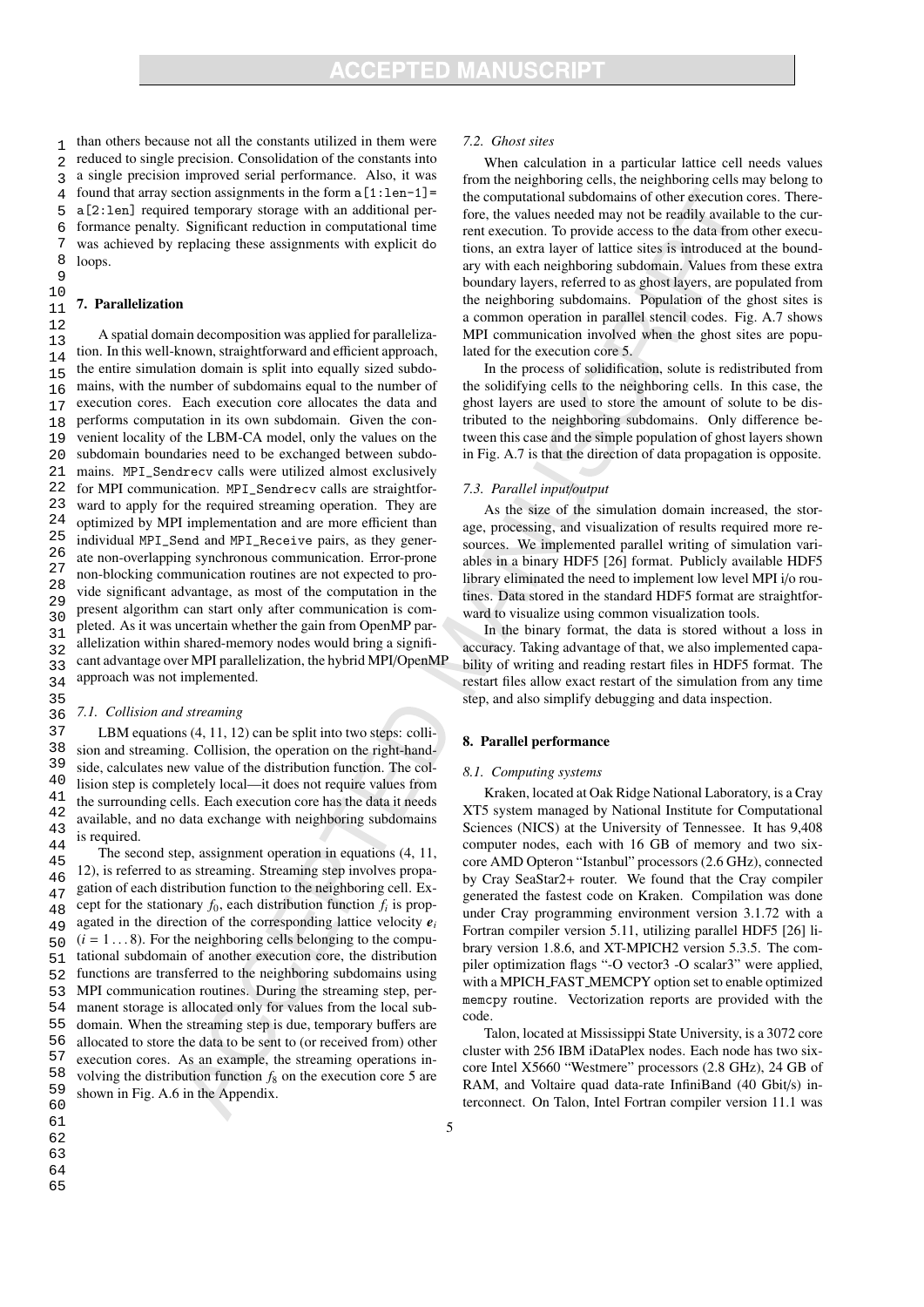# **INCUBATION MANUSCHIPT**<br>
ACCEPTED MANUSCHIPT



Figure 3: Final snapshot of the dendrite incubation domain, with a magnified portion. Image shows a flow of alloy melt between solidifying dendrites. Arrows represent velocity vectors of melt. Colors of background and dendrites represent solute concentration, while color and size of arrows represent magnitude of velocity.

31 32 utilized with "-O3 -shared-intel -mcmodel=large -heap-arrays" options.

### *8.2. Scaling test configuration*

36 37 38 39  $40$ 41 42 43 44 45 46 47 As Teptac - Frame simplestics of the the simulation of the simulation of the simulation of the simulation of the simulation of the simulation of the simulation of the simulation of the simulation of the simulation of the Scalability of the code needs to be measured for the typical computational task. As one dendrite growth step is performed every 587 basic time steps of simulation, the minimal, 587 time step run was deployed as a performance test. At the beginning of simulation, dendrites are small and their growth represents only a small portion of the computational load. To measure the performance with characteristic computational load, we first grow the dendrites into a reasonable size in a so called "incubation region" (Fig. 3), and then store intermediate results needed for exact restart of simulation in the HDF5 files. The performance is then evaluated in the 587 time step execution starting from this configuration.

49 50 51 52 53 54 55 56 57 The incubation domain presents a flow of the Al-3wt%Cu melt between solidifying dendrites in spatially constant temperature field with periodic boundary conditions. The computational domain of 2.4 mm  $\times$  1.8 mm size is meshed on a regular  $8000 \times 6000$  lattice with 3264 dendrite nucleation sites. Total incubation time was 6.19 ms, with 400,000 collision-update steps. Initial, spatially constant temperature of the melt was  $T = 921.27$  K, equivalent to 4.53 K undercooling. The temperature is decreasing at the constant cooling rate of 100 K/s.

### *8.3. Strong scaling*

To characterize the gain from parallelization, one can compare the calculation time of the task of size (2D area) *A* on one execution core with the calculation time on multiple cores, referred to as the strong scaling. Ideally, the task taking  $T(1)$ seconds on one core should take  $T(1)/p$  seconds on  $p$  cores that would mean speed up of  $p$ , or 100% parallel efficiency. Intuitively, the speed up is defined as

$$
S(p, A) = \frac{T(1, A)}{T(p, A)}
$$
\n(20)

For ideal parallel performance,  $S(p, A) = p$ . An efficiency,

$$
\eta(p,A) = \frac{S(p,A)}{p}100\% = \frac{T(1,A)}{p\,T(p,A)}100\%,\tag{21}
$$

is the ratio between the actual speed up  $S(p)$  and the ideal speed up *p*. Efficiency value is 100% for the ideal parallel performance.

Ideal performance is expected e.g. when the tasks solved by individual cores are independent. When the tasks to be solved by individual cores depend on each other, the efficiency usually decreases with the number of cores—when communication costs become comparable with computational costs, the efficiency goes down.

Fig. 4 shows the parallel speed up obtained for the domain of  $8000 \times 6000$  lattice cells. Due to the high memory bandwidth requirement of the algorithm, an increase in the utilized number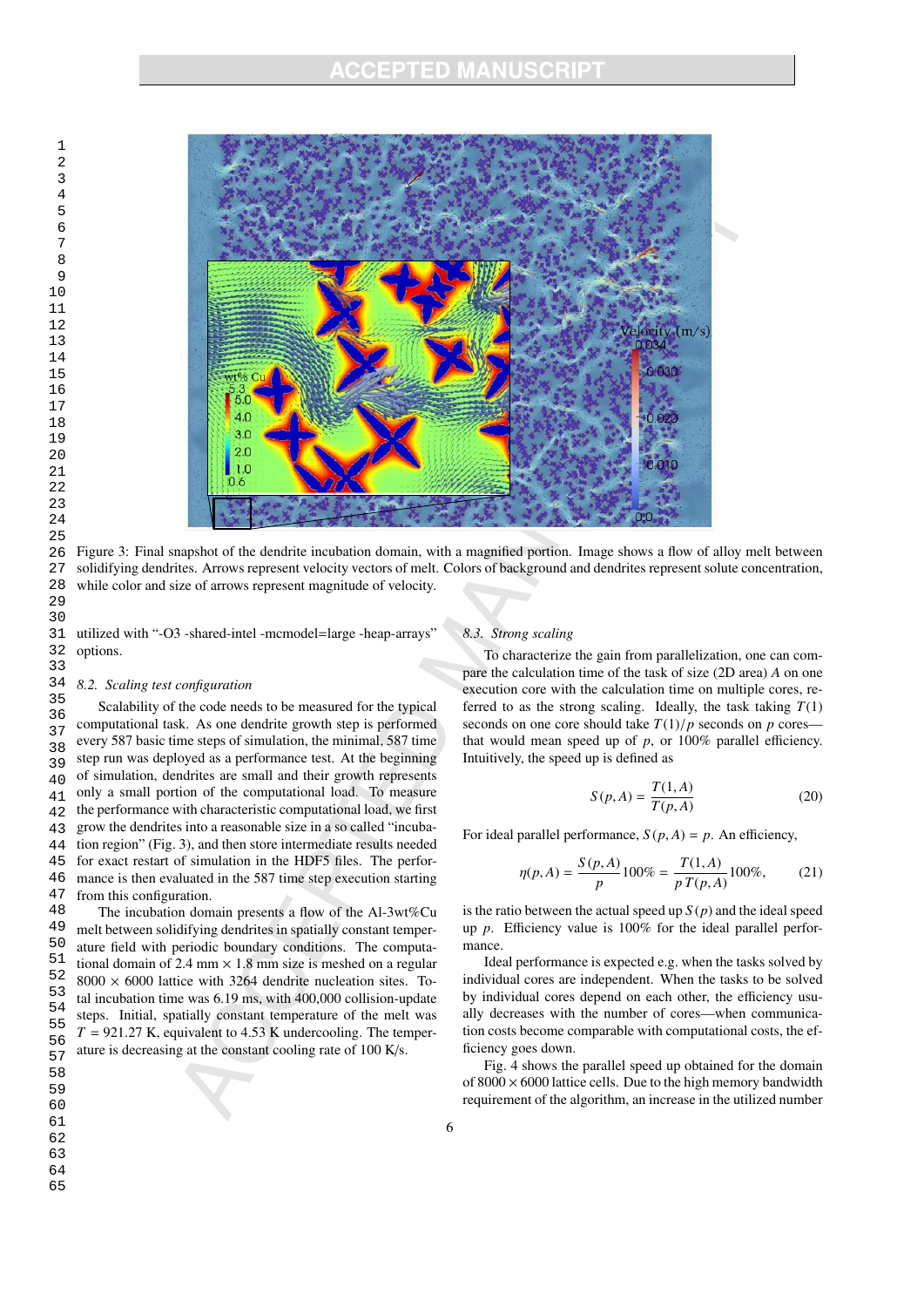

Figure 4: Strong scaling (speed up) on Kraken. A grid of  $8000 \times 6000$  lattice points is split equally between increasing number of cores. This domain was simulated for 587 time steps, taking 9035 seconds on a single core. The number of cores is equal to the number of MPI processes.

29 30 31 32 33 of cores in one node causes severe parallel performance loss efficiency decreases to ∼30%. On the contrary, when two cores per node are used, the parallel efficiency remains close to 100% up to 3072 cores.

### 35 *8.4. Weak scaling*

34

43 44 45

36 37 38 39 40 41 42 Increased number of the execution cores and associated memory allows to solve problems in larger domains. If the number of cores is multiplied by  $p$ , and the simulation domain also increases by the factor of *p*, the simulation time should not change. This, so called weak scaling of the algorithm, is characterized by the scale up efficiency, defined as

$$
\eta'(p, pA) = \frac{T(p, pA)}{T(1, A)}
$$
\n(22)

46 47 48 49 50 51 52 To test weak scaling (scale up) of the present algorithm, the incubation domain (Fig. 3) was read in from the restart files utilizing one supercomputer node, and then duplicated proportionally to increasing number of nodes. Starting from the restart point, 587 time step execution was performed. Fig. 5 shows fairly constant calculation time, demonstrating nearly perfect scalability of the LBM/CA model.

53 54 55 56 57 58 59 60 19<br>
20<br>
21<br>
22<br>
22 Figure 8000 > number<br>
25 a faking<br>
28 30 of corrections<br>
27 a faking<br>
28 30 of corrections<br>
28 31 efficiency and the factor of the state of the state<br>
33 34 35 8.4. In factorization and a state<br>
41 a 42 The largest simulation was performed on 41,472 cores of Kraken at ORNL. Kraken has a total of 112,000 cores. The initial configuration was obtained from the base "incubation" domain (Fig. 3) replicated 72 times in the *x*-direction and 48 times in the *y*-direction, representing a total domain size of 17.28 cm  $\times$  8.64 cm. The corresponding grid had (8000 $\times$ 72)  $\times$  (6000×48) cells, i.e. over 165 billion nodes. Uniform flow



63

64

65



Figure 5: Weak scaling (scale up). A grid of  $8000 \times 6000$  lattice points is the constant-size calculation domain per node. The global simulation domain increases proportionally to the number of cores. The total number of cores is equal to the total number of MPI processes.

of melt with velocity  $u_0 = 2.3$  mm/s, was forced into the left (inlet) and out of the right (outlet) boundary. Solidifying region was cooled at the top and bottom boundaries, while heat was supplied from the left and right boundaries. The simulated domain contained 11.28 million dendrites. Duration of the largest simulation was 2,250 seconds, including 57 seconds spent on reading the incubation domain and replicating it to all execution cores. Importantly, it was found that consideration of convection effects on solidification in the LBM-CA model does not significantly affect the calculation time as observed in other models [8].

The exclusive calculation time, involving 587 LBM steps and one dendrite growth step, was 2,193 seconds. 133.22 giga lattice site updates per second were performed. The full 400,000 steps calculation of the 17.28 cm  $\times$  8.64 cm domain size would take about 17 days using 41,472 cores of Kraken, or about 6 days using all 112,000 cores.

### 9. Conclusions

The presented model of dendritic growth during alloy solidification, incorporating effects of melt convection, solute diffusion, and heat transfer, shows a very good parallel performance and scalability. It allows simulations of unprecedented, centimeter size domains, including ten millions of dendrites. The presented large scale solidification simulations were feasible due to 1) CA technique being local, highly parallelizable, and two orders of magnitude faster than alternative, phase-field methods [27], 2) local and highly parallelizable LBM method, convenient for simulations of flow within complex boundaries changing with time, and 3) availability of the extensive computational resources. The domain size and number of dendrites presented in the solidification simulation of this work are the largest known to the authors to date, particularly including convection effects. Although such large 2D domains may not be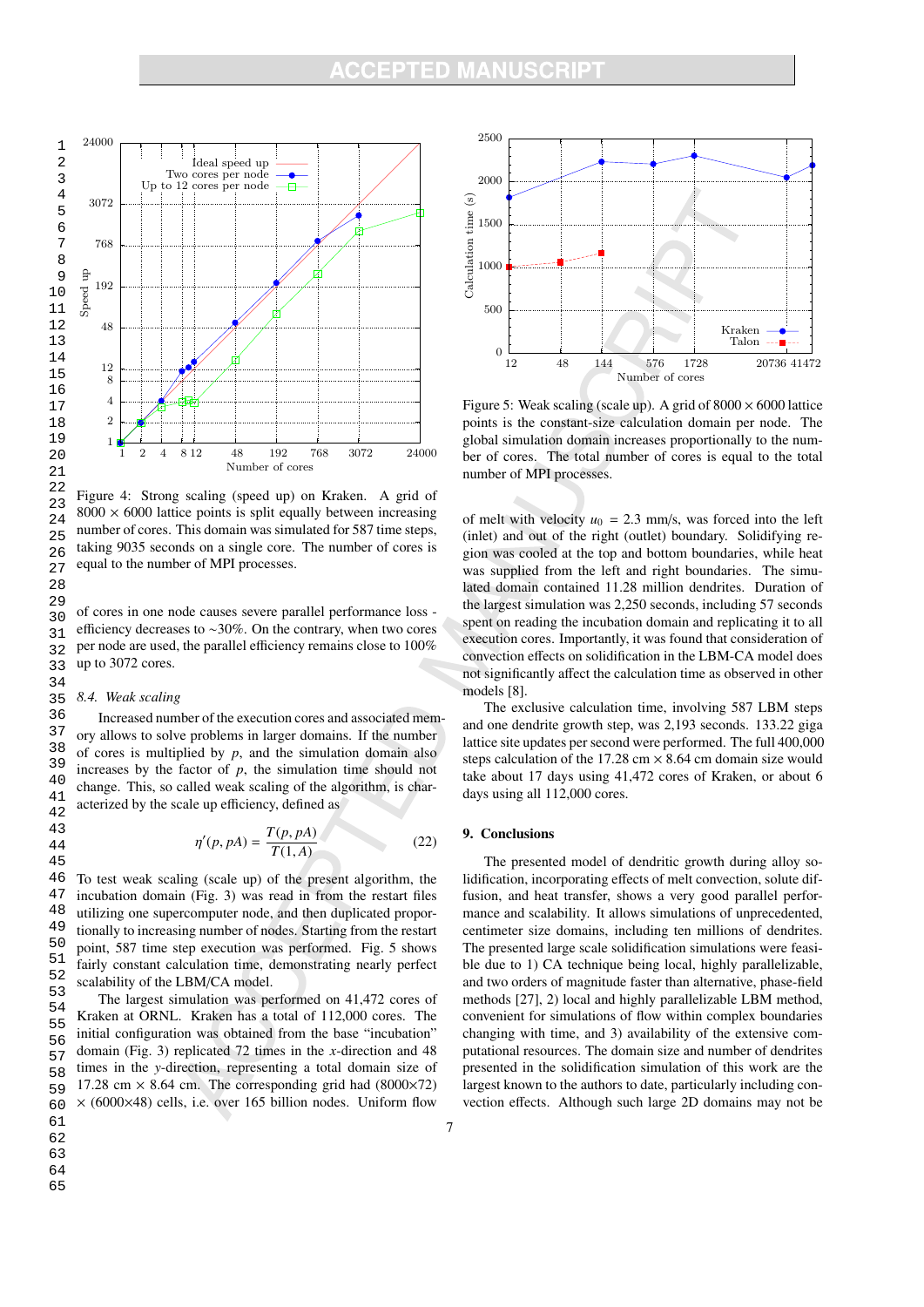1 2 3 4 5 6 7 necessary to capture a representative portion of a continuum structure, we expect that the outstanding scalability and parallel performance shown by the model will allow simulations of 3D microstructures with several thousands of dendrites, effectively enabling continuum-size simulations. A similar scalability study with a 3D version of the model [11] is currently under way and will be published shortly.

 9 10 Acknowledgment

8

11 12 13 14 15 16  $\frac{17}{16}$   $\frac{w}{E}$ 18  $\frac{19}{20}$  performance and s  $20$ 21 22  $23$  and  $24$  T 24 25 26 27 28 29 30 This work was funded by the US Army Corps of Engineers through contract number W912HZ-09-C-0024 and by the National Science Foundation under Grant No. CBET-0931801. Computational resources at the MSU  $HPC<sup>2</sup>$  center (Talon) and XSEDE (Kraken at NICS, Gordon at SDSC, Lonestar at TACC) were used. Computational packages HPCT [25], P [28], and  $C$  PAT [29] were used to assess the code performance and scalability bottlenecks. Images were made us-5 module [30] and Paraview tool http: //www.paraview.org/. This study was performed with the XSEDE extended collaborative support guide of Reuben Budiardja at NICS. An excellent guide and consultation on HPCwas provided by John Mellor-Crummey, Department of Computer Science, Rice University. The authors also acknowledge the Texas Advanced Computing Center (TACC) at The University of Texas at Austin for providing HPC resources, training, and consultation (James Brown, Ashay Rane) that have contributed to the research results reported within this paper. URL: http://www.tacc.utexas.edu

31 32 33 Access to Kraken supercomputer was provided through NSF XSEDE allocations TG-ECS120004 and TG-ECS120006.

#### 35 References

34

- 36 37 38 [1] W. L. George, J. A. Warren, A Parallel 3D Dendritic Growth Simulator Using the Phase-Field Method, Journal of Computational Physics 177 (2002) 264–283.
- 39  $40$ 41 [2] W. Boettinger, J. Warren, C. Beckermann, A. Karma, Phase-field simulation of solidification 1, Annual review of materials research 32 (2002) 163–194.
- 42 43 [3] Z. Guo, J. Mi, P. S. Grant, An implicit parallel multigrid computing scheme to solve coupled thermal-solute phase-field equations for dendrite evolution, Journal of Computational Physics 231 (2012) 1781–1796.
- 44 45 46 47 48 [4] T. Shimokawabe, T. Aoki, T. Takaki, T. Endo, A. Yamanaka, N. Maruyama, A. Nukada, S. Matsuoka, Peta-scale phase-field simulation for dendritic solidification on the TSUBAME 2.0 supercomputer, in: Proceedings of 2011 International Conference for High Performance Computing, Networking, Storage and Analysis, SC '11, ACM, New York, NY, USA, 2011, pp. 3:1–3:11.
- 49 50 51 [5] D. Sun, M. Zhu, S. Pan, D. Raabe, Lattice Boltzmann modeling of dendritic growth in a forced melt convection, Acta Materialia 57 (2009) 1755–1767.
- 52 53 [6] M. F. Zhu, D. M. Stefanescu, Virtual front tracking model for the quantitative modeling of dendritic growth in solidification of alloys, Acta Materialia 55 (2007) 1741–1755.
- 54 55 [7] H. Yin, S. D. Felicelli, Dendrite growth simulation during solidification in the LENS process, Acta Materialia 58 (2010) 1455–1465.
- 56 57 [8] H. Yin, S. D. Felicelli, L. Wang, Simulation of a dendritic microstructure with the lattice Boltzmann and cellular automaton methods, Acta Materialia 59 (2011) 3124–3136.
- 58 59 60 [9] D. K. Sun, M. F. Zhu, S. Y. Pan, C. R. Yang, D. Raabe, Lattice Boltzmann modeling of dendritic growth in forced and natural convection, Computers & Mathematics with Applications 61 (2011) 3585–3592.
- [10] M. Eshraghi, S. D. Felicelli, An implicit lattice Boltzmann model for heat conduction with phase change, International Journal of Heat and Mass Transfer 55 (2012) 2420–2428.
- [11] M. Eshraghi, S. D. Felicelli, B. Jelinek, Three dimensional simulation of solutal dendrite growth using lattice Boltzmann and cellular automaton methods, Journal of Crystal Growth 354 (2012) 129–134.
- [12] D. H. Rothman, S. Zaleski, Lattice-Gas Cellular Automata: Simple Models of Complex Hydrodynamics, Alea-Saclay, Cambridge University ´ Press, 2004.
- [13] S. Succi, The lattice Boltzmann equation for fluid dynamics and beyond, Oxford University Press, New York, 2001.
- [14] M. C. Sukop, D. T. Thorne, Lattice Boltzmann Modeling An Introduction for Geoscientists and Engineers, Springer, Berlin, 2006.
- [15] D. Wolf-Gladrow, Lattice-Gas Cellular Automata and Lattice Boltzmann Models: An Introduction, Lecture Notes in Mathematics, Springer, 2000.
- [16] P. L. Bhatnagar, E. P. Gross, M. Krook, A Model for Collision Processes in Gases. I. Small Amplitude Processes in Charged and Neutral One-Component Systems, Physical Review 94 (1954) 511–525.
- [17] Y. H. Qian, D. D'Humiéres, P. Lallemand, Lattice BGK Models for Navier-Stokes Equation, EPL (Europhysics Letters) 17 (1992) 479.
- [18] S. Chapman, T. G. Cowling, The Mathematical Theory of Non-uniform Gases: An Account of the Kinetic Theory of Viscosity, Thermal Conduction and Diffusion in Gases, Cambridge University Press, 1970.
- [19] B. Deng, B.-C. Shi, G.-C. Wang, A New Lattice Bhatnagar-Gross-Krook Model for the Convection-Diffusion Equation with a Source Term, Chinese Physics Letters 22 (2005) 267.
- [20] L. Beltran-Sanchez, D. M. Stefanescu, A quantitative dendrite growth model and analysis of stability concepts, Metallurgical and Materials Transactions A 35 (2004) 2471–2485.
- [21] M. Baboulin, A. Buttari, J. Dongarra, J. Kurzak, J. Langou, J. Langou, P. Luszczek, S. Tomov, Accelerating scientific computations with mixed precision algorithms, Computer Physics Communications 180 (2009) 2526–2533.
- [22] G. Wellein, T. Zeiser, G. Hager, S. Donath, On the single processor performance of simple lattice Boltzmann kernels, Computers & Fluids 35 (2006) 910–919.
- [23] C. Körner, T. Pohl, U. Rüde, N. Thürey, T. Zeiser, Parallel Lattice Boltzmann Methods for CFD Applications, in: A. M. Bruaset, A. Tveito, T. J. Barth, M. Griebel, D. E. Keyes, R. M. Nieminen, D. Roose, T. Schlick (Eds.), Numerical Solution of Partial Differential Equations on Parallel Computers, volume 51 of *Lecture Notes in Computational Science and Engineering*, Springer Berlin Heidelberg, 2006, pp. 439–466.
- [24] M. Wittmann, T. Zeiser, G. Hager, G. Wellein, Comparison of different propagation steps for lattice Boltzmann methods, Comput. Math. Appl. 65 (2013) 924–935.
- [25] L. Adhianto, S. Banerjee, M. Fagan, M. Krentel, G. Marin, J. Mellor-Crummey, N. R. Tallent, HPCTOOLKIT: tools for performance analysis of optimized parallel programs, Concurrency and Computation: Practice and Experience 22 (2010) 685–701.
- [26] The HDF Group., Hierarchical data format version 5, 2000-2010, http: //www.hdfgroup.org/HDF5, 2012.
- A. Choudhury, K. Reuther, E. Wesner, A. August, B. Nestler, M. Rettenmayr, Comparison of phase-field and cellular automaton models for dendritic solidification in Al–Cu alloy, Computational Materials Science 55 (2012) 263–268.
- [28] M. Burtscher, B.-D. Kim, J. Diamond, J. McCalpin, L. Koesterke, J. Browne, PerfExpert: An Easy-to-Use Performance Diagnosis Tool for HPC Applications, in: 2010 International Conference for High Performance Computing, Networking, Storage and Analysis (SC), pp. 1–11.
- [29] CRAY, Using Cray Performance Analysis Tools, http://docs.cray. com/books/S-2376-52/S-2376-52.pdf, 2011.
- I. Szcześniak, J. R. Cary, dxhdf5: A software package for importing HDF5 physics data into OpenDX, Computer Physics Communications 164 (2004) 365–369.

### Appendix A. MPI operations

- 61 62
- 63
- 64 65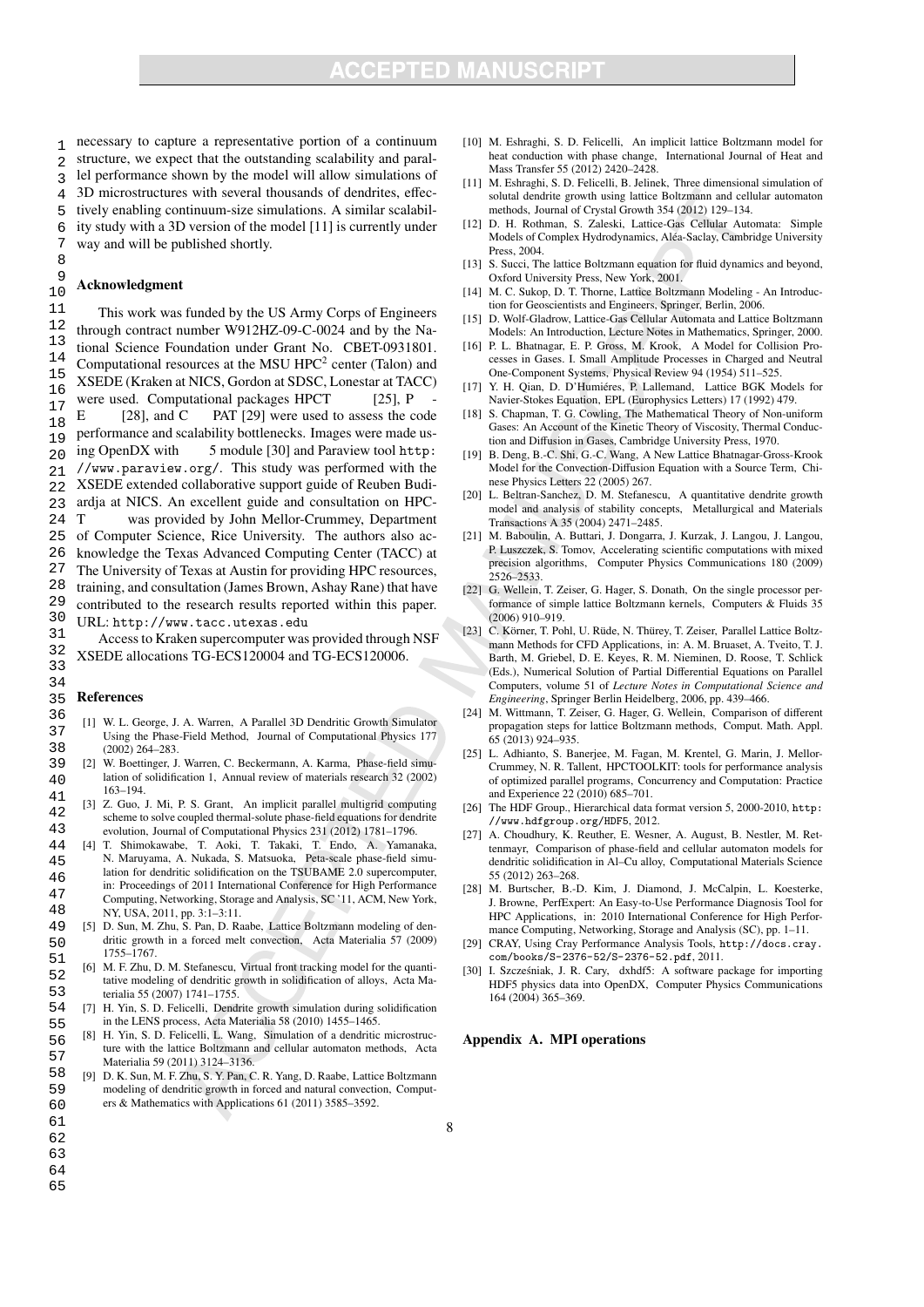# **ACCEPTED MANUSCRIPT**



60 61 62

63

58 59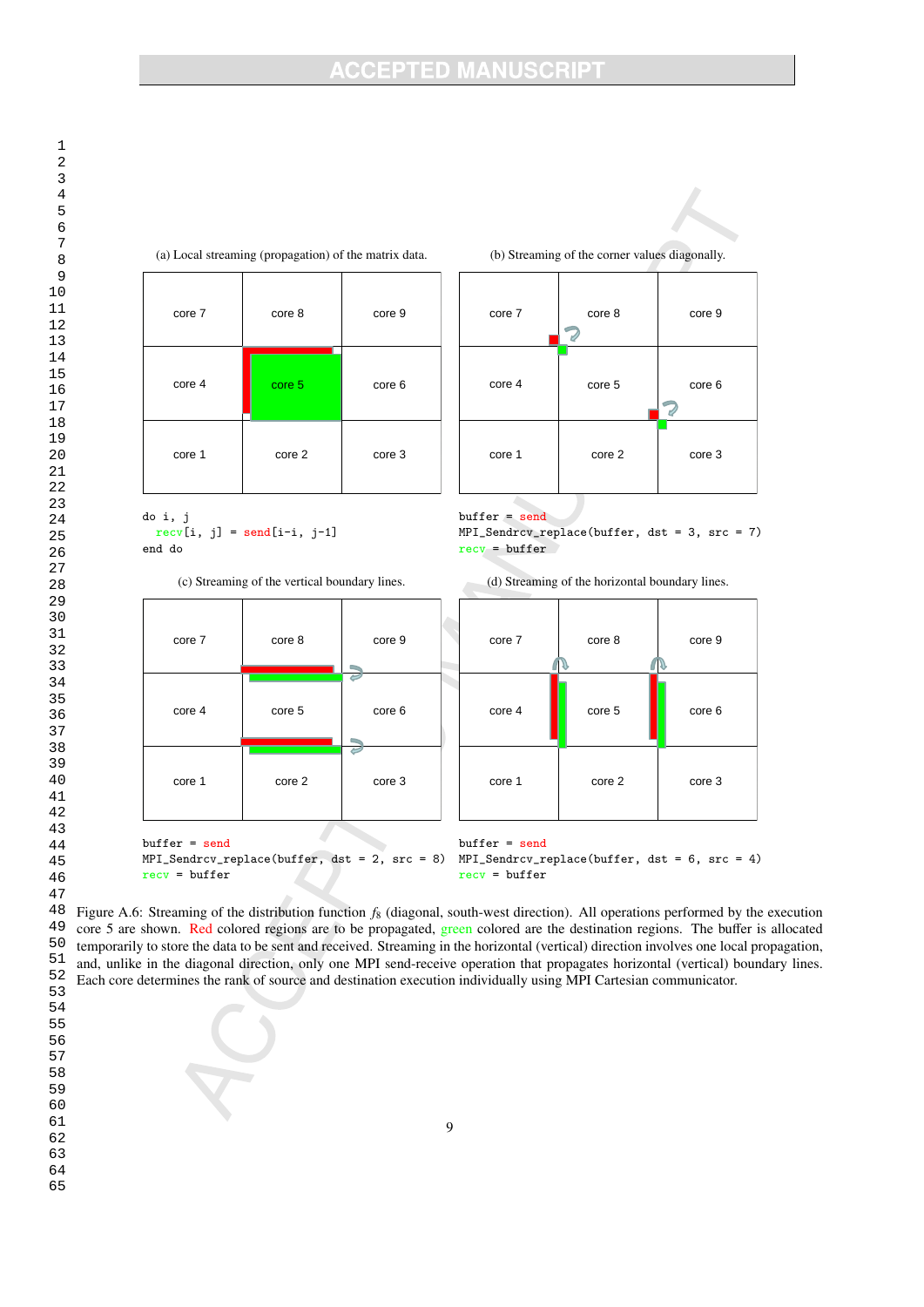# **ACCEPTED MANUSCRIPT**



10